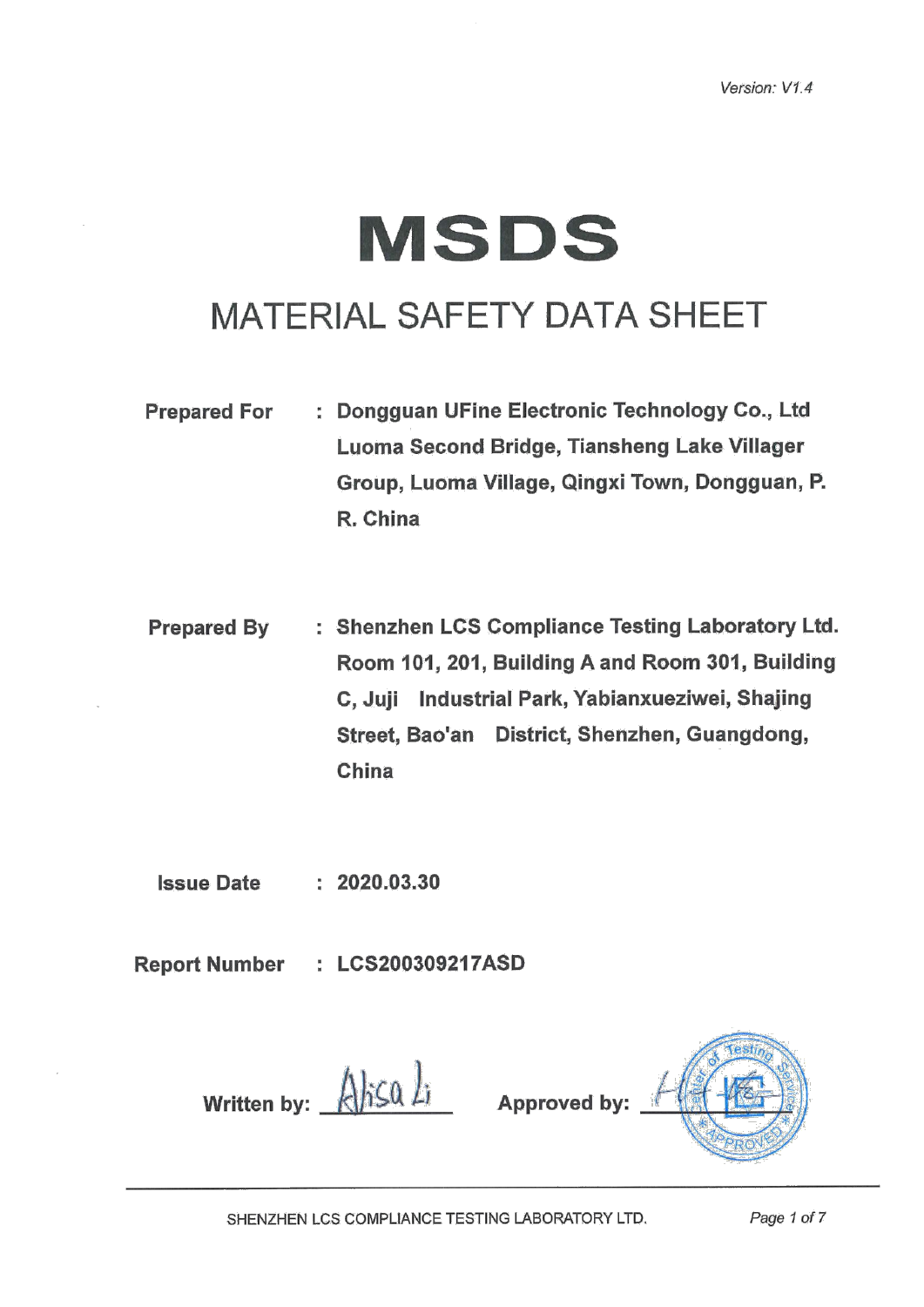#### REPORT NO.: LCS200309217ASD

\* The MSDS is prepared based on the information provided by client. The contents and formats of this MSDS are revised as *per client's request.*

### **Section 1-Chemical Product and Company Identification**

| <b>Product Name</b>            | Li-ion Polymer Battery                                                                                  |
|--------------------------------|---------------------------------------------------------------------------------------------------------|
| Model                          | 503035                                                                                                  |
| <b>Trade Mark</b>              | N/A                                                                                                     |
| <b>Ratings</b>                 | 3.7V, 500mAh, 1.85Wh                                                                                    |
| Weight                         | 10 <sub>g</sub>                                                                                         |
| <b>Manufacturer</b>            | Dongguan UFine Electronic Technology Co., Ltd                                                           |
| <b>Manufacturer</b><br>address | Luoma Second Bridge, Tiansheng Lake Villager Group, Luoma Village, Qingxi Town,<br>Dongguan, P. R.China |
| <b>Emergency Telephone</b>     | +86-769-82851904                                                                                        |
| Fax                            | +86-769-82851984                                                                                        |

### **Section 2- Composition Information**

| <b>Chemical Composition</b>            | <b>CAS No.</b> | Weight (%) | <b>Trade Secret</b> |
|----------------------------------------|----------------|------------|---------------------|
| Lithium cobaltate                      | 12190-79-3     | $15 - 40$  | $\star$             |
| Graphite                               | 7782-42-5      | $10 - 30$  | $\star$             |
| Phosphate(1-),<br>hexafluoro-, lithium | 21324-40-3     | $10 - 30$  | $\star$             |
| Copper                                 | 7440-50-8      | $7 - 13$   | $\star$             |
| Aluminium                              | 7429-90-5      | $5 - 10$   | $\star$             |
| Nickel                                 | 7440-02-0      | $1-5$      | $^\star$            |

" \* " The exact percentage (concentration) of composition has been withheld as a trade secret.

|                                        | <b>Section 3- Hazards Identification</b>   |
|----------------------------------------|--------------------------------------------|
| <b>Emergency overview:</b>             | N/A                                        |
| <b>Classification according to GHS</b> | Not a dangerous substance according to GHS |
| Label elements:                        |                                            |
| Hazard pictogram(s)                    | Not Available                              |
| Signal word                            | Not Available                              |
| Hazard statement(s)                    | Not Available                              |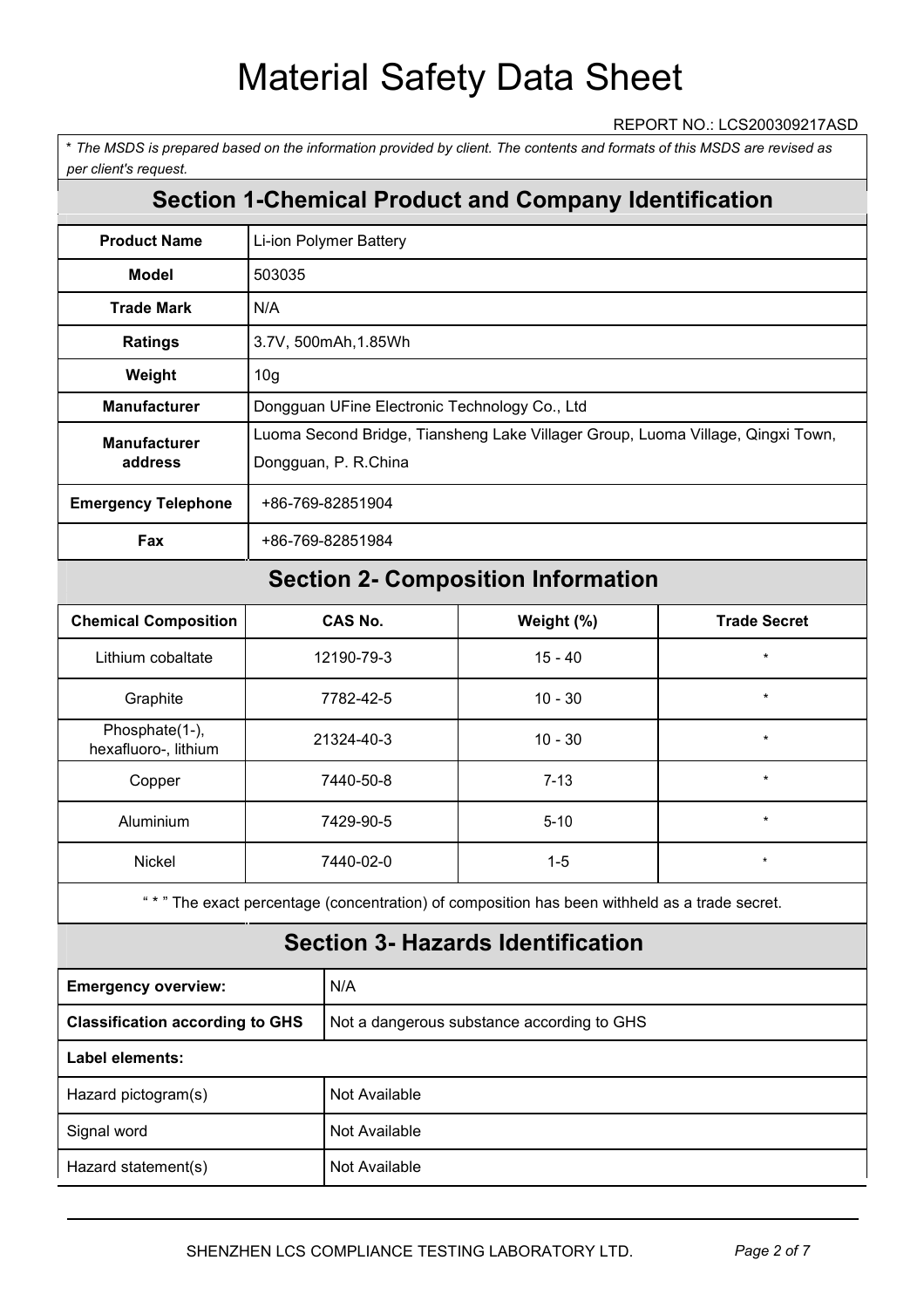REPORT NO.: LCS200309217ASD

| Precautionary statement(s):      |                                                                                                                             |
|----------------------------------|-----------------------------------------------------------------------------------------------------------------------------|
| Prevention                       | Not Available                                                                                                               |
| Response                         | Not Available                                                                                                               |
| Disposal                         | <b>Not Available</b>                                                                                                        |
| <b>Environmental hazards:</b>    | No relevant information                                                                                                     |
| <b>Important symptoms:</b>       | See section 11 for more information                                                                                         |
|                                  | <b>Section 4- First Aid Measures</b>                                                                                        |
| Eye contact                      | Flush eyes with plenty of water for least 15 minutes, occasionally lifting the<br>upper and lower eyelids. Get medical aid. |
| <b>Skin contact</b>              | Remove contaminated clothes and rinse skin with plenty of water or shower<br>for 15 minutes. Get medical aid.               |
| <b>Inhalation</b>                | Remove from exposure and move to fresh air immediately. Use oxygen if<br>available.                                         |
| Ingestion                        | Give at least 2 glasses of milk or water. Induce vomiting unless patient is<br>unconscious. Call a physician.               |
|                                  | <b>Section 5- Fire Fighting Measures</b>                                                                                    |
| <b>Flash Point</b>               | N/A                                                                                                                         |
| <b>Auto-Ignition Temperature</b> | N/A                                                                                                                         |
| <b>Extinguishing Media</b>       | $H2O$ , $CO2$                                                                                                               |
|                                  |                                                                                                                             |

| <b>Special Fire-Fighting Procedures</b>             | Self-contained breathing apparatus                                                    |
|-----------------------------------------------------|---------------------------------------------------------------------------------------|
| <b>Unusual Fire and Explosion</b><br><b>Hazards</b> | Cell may vent when subjected to excessive heat-exposing battery contents              |
|                                                     | Hazardous Combustion Products   Carbon monoxide, carbon dioxide, lithium oxide fumes. |

### **Section 6- Accidental Release Measures**

#### **Personal precautions, protective equipment and emergency procedures:**

If the battery is released, remove personnel from area until fumes dissipate. Provide maximum ventilation to clear out hazardous gases. The preferred response is to leave the area and allow the vapors to dissipate. Avoid skin and eyes contact or inhalation of vapors. Remove spilled liquid with absorbent and incinerated. If leakage of the battery happens, liquid could be absorbed with sand, earth or other inert substance and contaminated area should be ventilated meantime.

#### **Environment precautions:**

Do not allow product to reach sewage system or any water source. Inform respective authorities in case of seepage into water course or sewage system. Do not allow to enter sewers/ surface or ground water.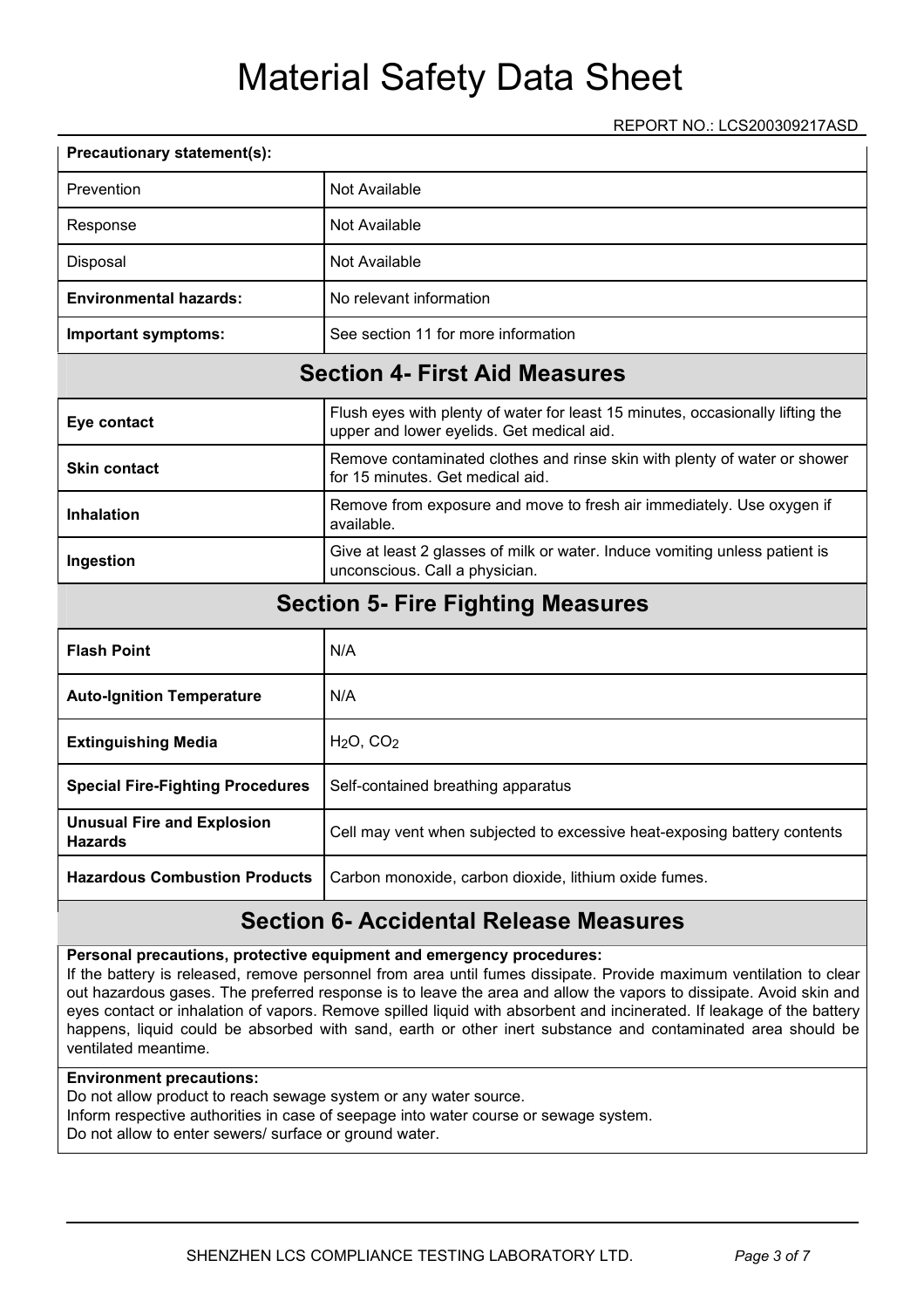#### **Methods and material for containment and cleaning up:**

If battery casing is dismantled, small amounts of electrolyte may leak. Collect all released material in a plastic lined container. Dispose off according to the local law and rules. Avoid leached substances to get into the earth, canalization or waters.

#### **Section 7- Handling and Storage**

| <b>Handling</b>          | The battery should not be opened, destroyed or incinerate, since they may<br>leak or rupture and release to the environment the ingredients that they<br>contain in the hermetically sealed container.<br>Do not short circuit terminals, or over charge the battery, forced<br>over-discharge, throw to fire. |
|--------------------------|----------------------------------------------------------------------------------------------------------------------------------------------------------------------------------------------------------------------------------------------------------------------------------------------------------------|
|                          | Do not crush or puncture the battery, or immerse in liquids.                                                                                                                                                                                                                                                   |
| <b>Storage</b>           | Avoid mechanical or electrical abuse. Storage preferably in cool, dry and<br>ventilated area, which is subject to little temperature change. Storage at high<br>temperatures should be avoided.<br>Do not place the battery near heating equipment, nor expose to direct<br>sunlight for long periods.         |
| <b>Other Precautions</b> | The battery may explode or cause burns, if disassembled, crushed or<br>exposed to fire or high temperatures. Do not short or install with incorrect<br>polarity.                                                                                                                                               |

#### **Section 8- Exposure Controls/Personal Protection**

| <b>Engineering Controls</b>          | Use local exhaust ventilation or other engineering controls to control sources<br>of dust, mist, fumes and vapor.<br>Keep away from heat and open flame. Store in a cool, dry place.                                                                                                                                                                                                                                                 |
|--------------------------------------|--------------------------------------------------------------------------------------------------------------------------------------------------------------------------------------------------------------------------------------------------------------------------------------------------------------------------------------------------------------------------------------------------------------------------------------|
| <b>Personal Protective Equipment</b> | Respiratory Protection: Not necessary under normal conditions.<br>Skin and body Protection: Not necessary under normal conditions, Wear<br>suitable protective clothing and gloves if handling an open or leaking battery.<br>Hand protection: Wear suitable gloves if handling an open or leaking battery.<br>Eye Protection: Not necessary under normal conditions, Wear safety glasses<br>if handling an open or leaking battery. |
| <b>Other Protective Equipment</b>    | Have a safety shower and eye wash fountain readily available in the<br>immediate work area.                                                                                                                                                                                                                                                                                                                                          |
| <b>Hygiene Measures</b>              | Do not eat, drink, or smoke in work area. Maintain good housekeeping.                                                                                                                                                                                                                                                                                                                                                                |

### **Section 9- Physical and Chemical Properties**

| Form                                | Solid         |
|-------------------------------------|---------------|
| Color                               | Silver        |
| Odour                               | Not Available |
| pH                                  | Not Available |
| <b>Melting point/freezing point</b> | Not Available |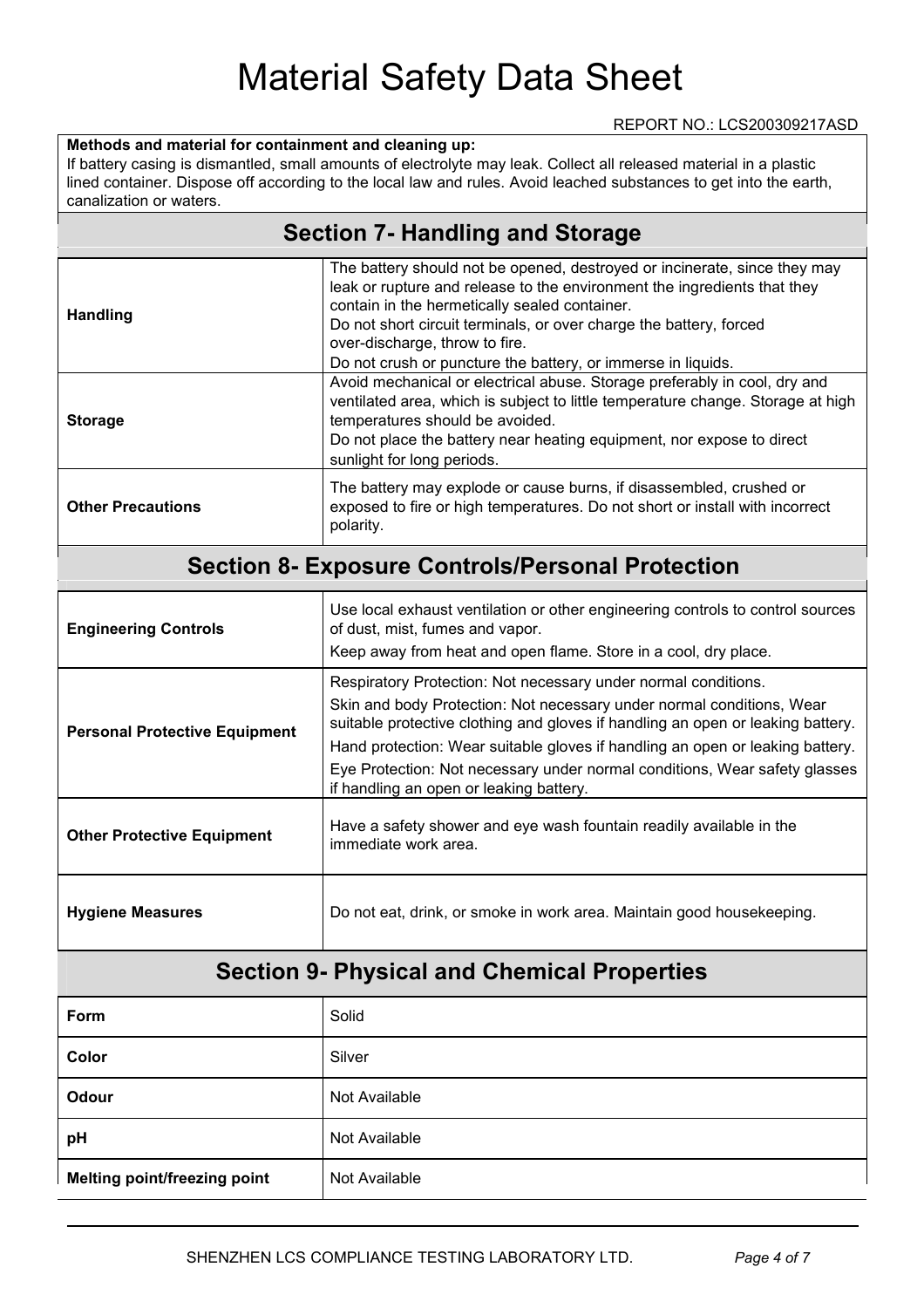REPORT NO.: LCS200309217ASD

| <b>Boiling Point and Boiling range</b>             | Not Available                                                                                                                                                                                                                |
|----------------------------------------------------|------------------------------------------------------------------------------------------------------------------------------------------------------------------------------------------------------------------------------|
| <b>Flash Point</b>                                 | Not Available                                                                                                                                                                                                                |
| Upper/lower flammability or<br>explosive limits    | Not Available                                                                                                                                                                                                                |
| <b>Vapor Pressure</b>                              | Not Available                                                                                                                                                                                                                |
| <b>Vapor Density</b>                               | Not Available                                                                                                                                                                                                                |
| <b>Relative density</b>                            | Not Available                                                                                                                                                                                                                |
| <b>Solubility in Water</b>                         | Not Available                                                                                                                                                                                                                |
| <b>Auto-ignition temperature</b>                   | Not Available                                                                                                                                                                                                                |
| <b>Decomposition temperature</b>                   | Not Available                                                                                                                                                                                                                |
| <b>Evaporation rate</b>                            | Not Available                                                                                                                                                                                                                |
| <b>Flammability (soil, gas)</b>                    | Not Available                                                                                                                                                                                                                |
| <b>Viscosity</b>                                   | Not Available                                                                                                                                                                                                                |
|                                                    | <b>Section 10- Stability and reactivity</b>                                                                                                                                                                                  |
| <b>Stability</b>                                   | The product is stable under conditions described Section 7                                                                                                                                                                   |
| <b>Conditions to Avoid</b>                         | Heat above 70°C or incinerate. Deform, Mutilate, Crush, Disassemble,<br>Overcharge, Short circuit, Expose over a long period to humid conditions.                                                                            |
| <b>Incompatible Materials</b>                      | Oxidizing agents, acid, base.                                                                                                                                                                                                |
| <b>Hazardous Decomposition</b><br><b>Products</b>  | Carbon monoxide, carbon dioxide, lithium oxide fumes.                                                                                                                                                                        |
| <b>Possibility of Hazardous</b><br><b>Reaction</b> | Not Available                                                                                                                                                                                                                |
|                                                    | Section 11 - Toxicological Information                                                                                                                                                                                       |
| <b>Irritation</b>                                  | Risk of irritation occurs only if the cell is mechanically, thermally or electrically<br>abused to the point of compromising the enclosure. If this occurs, irritation to<br>the skin, eyes and respiratory tract may occur. |
| <b>Sensitization</b>                               | Not Available                                                                                                                                                                                                                |
| <b>Neurological Effects</b>                        | Not Available                                                                                                                                                                                                                |
| <b>Teratogenicity</b>                              | Not Available                                                                                                                                                                                                                |
| <b>Reproductive Toxicity</b>                       | Not Available                                                                                                                                                                                                                |
| <b>Mutagenicity (Genetic Effects)</b>              | Not Available                                                                                                                                                                                                                |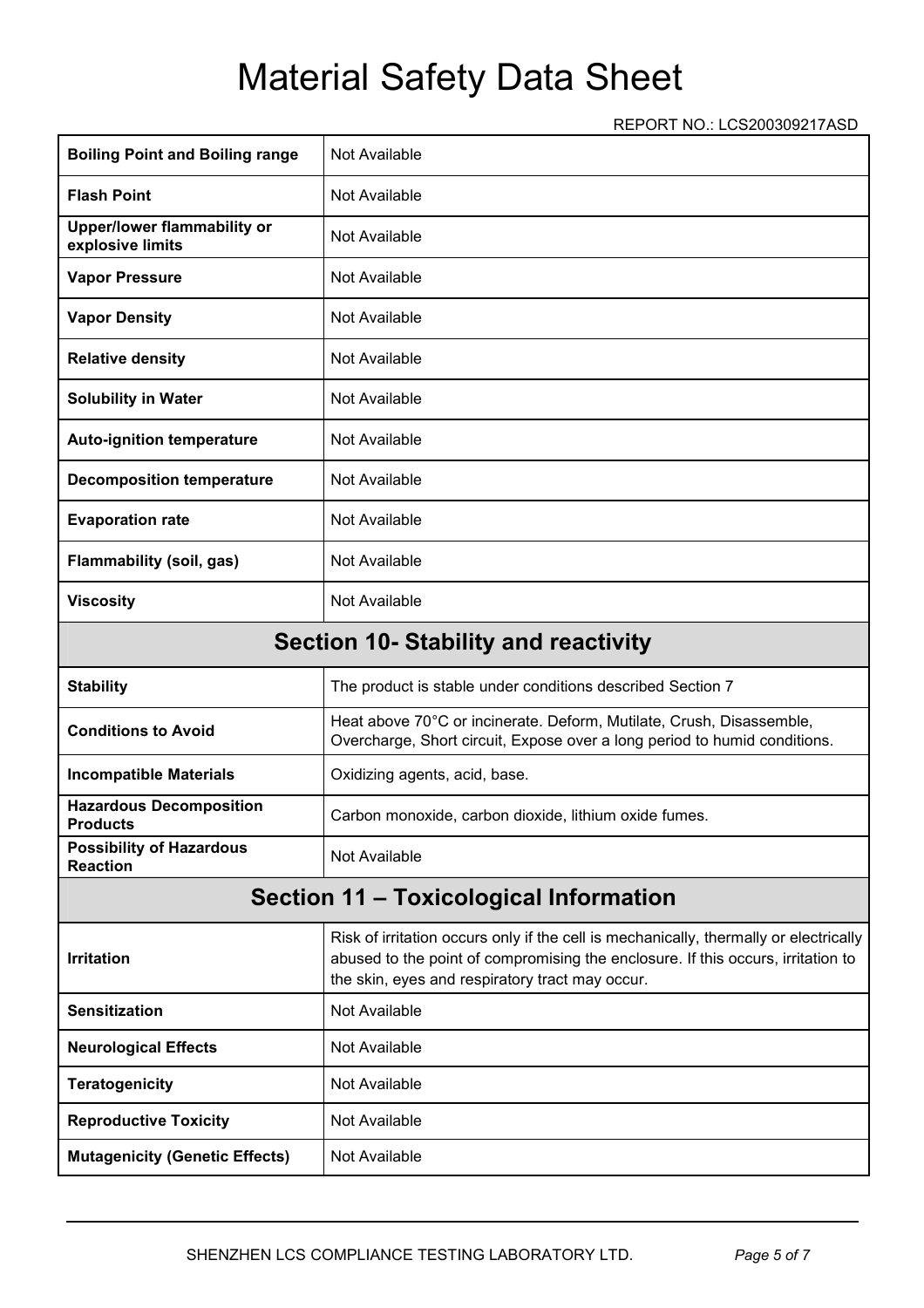### REPORT NO.: LCS200309217ASD

| <b>Toxicologically Synergistic</b><br><b>Materials</b> | Not Available                                                                                                                                                                                                                                             |                                  |  |
|--------------------------------------------------------|-----------------------------------------------------------------------------------------------------------------------------------------------------------------------------------------------------------------------------------------------------------|----------------------------------|--|
|                                                        | <b>Section 12- Ecological Information</b>                                                                                                                                                                                                                 |                                  |  |
| <b>Ecological Toxicity</b>                             | <b>Not Available</b>                                                                                                                                                                                                                                      |                                  |  |
| <b>Mobility in soil</b>                                | Not Available                                                                                                                                                                                                                                             |                                  |  |
| <b>Persistence and Degradability</b>                   | Not Available                                                                                                                                                                                                                                             |                                  |  |
| <b>Bioaccumulation potential</b>                       | Not Available                                                                                                                                                                                                                                             |                                  |  |
| <b>Other Adverse Effects</b>                           | <b>Not Available</b>                                                                                                                                                                                                                                      |                                  |  |
|                                                        | <b>Section 13- Disposal Considerations</b>                                                                                                                                                                                                                |                                  |  |
| <b>Product disposal</b><br>recommendation              | Observe local, state and federal laws and regulations.                                                                                                                                                                                                    |                                  |  |
| <b>Uncleaned packaging</b><br>recommendation           | Disposal must be made according to official regulations                                                                                                                                                                                                   |                                  |  |
|                                                        | <b>Section 14 – Transport Information</b>                                                                                                                                                                                                                 |                                  |  |
| Label for conveyance                                   | Lithium Battery Label                                                                                                                                                                                                                                     |                                  |  |
| <b>UN Number</b>                                       | UN 3480 or UN 3481                                                                                                                                                                                                                                        |                                  |  |
| <b>Transport hazard class(es)</b>                      | 9                                                                                                                                                                                                                                                         |                                  |  |
| <b>Packing group</b>                                   |                                                                                                                                                                                                                                                           |                                  |  |
| <b>Marine pollutant</b>                                | No                                                                                                                                                                                                                                                        |                                  |  |
| <b>UN Proper shipping name</b>                         | Lithium ion Batteries (Including lithium ion polymer batteries)<br>Lithium ion Batteries packed with equipment (Including lithium ion polymer<br>batteries)<br>Lithium ion Batteries contained in equipments (Including lithium ion polymer<br>batteries) |                                  |  |
| <b>ICAO/IATA</b>                                       | Can be shipped by air in accordance with international Civil<br>Aviation Organization (ICAO), TI or International Air<br>Transport Association (IATA) DGR Packing Instructions<br>Section IB~II of 965 or Section II of 966 967 appropriately.            | DGR <sub>61st</sub>              |  |
| <b>IMDG CODE</b>                                       | International Maritime Dangerous Goods Code under<br>Special Provision 188                                                                                                                                                                                | <b>IMDG CODE</b><br>(Amdt.39-18) |  |
| <b>ADR</b>                                             | European Agreement concerning the International Carriage<br>of Dangerous Goods by Road under Special Provision 188                                                                                                                                        | ADR 2019                         |  |
| <b>RID</b>                                             | Regulations concerning the International Carriage of<br>Dangerous Goods by Rail under Special Provision 188                                                                                                                                               | <b>RID 2019</b>                  |  |